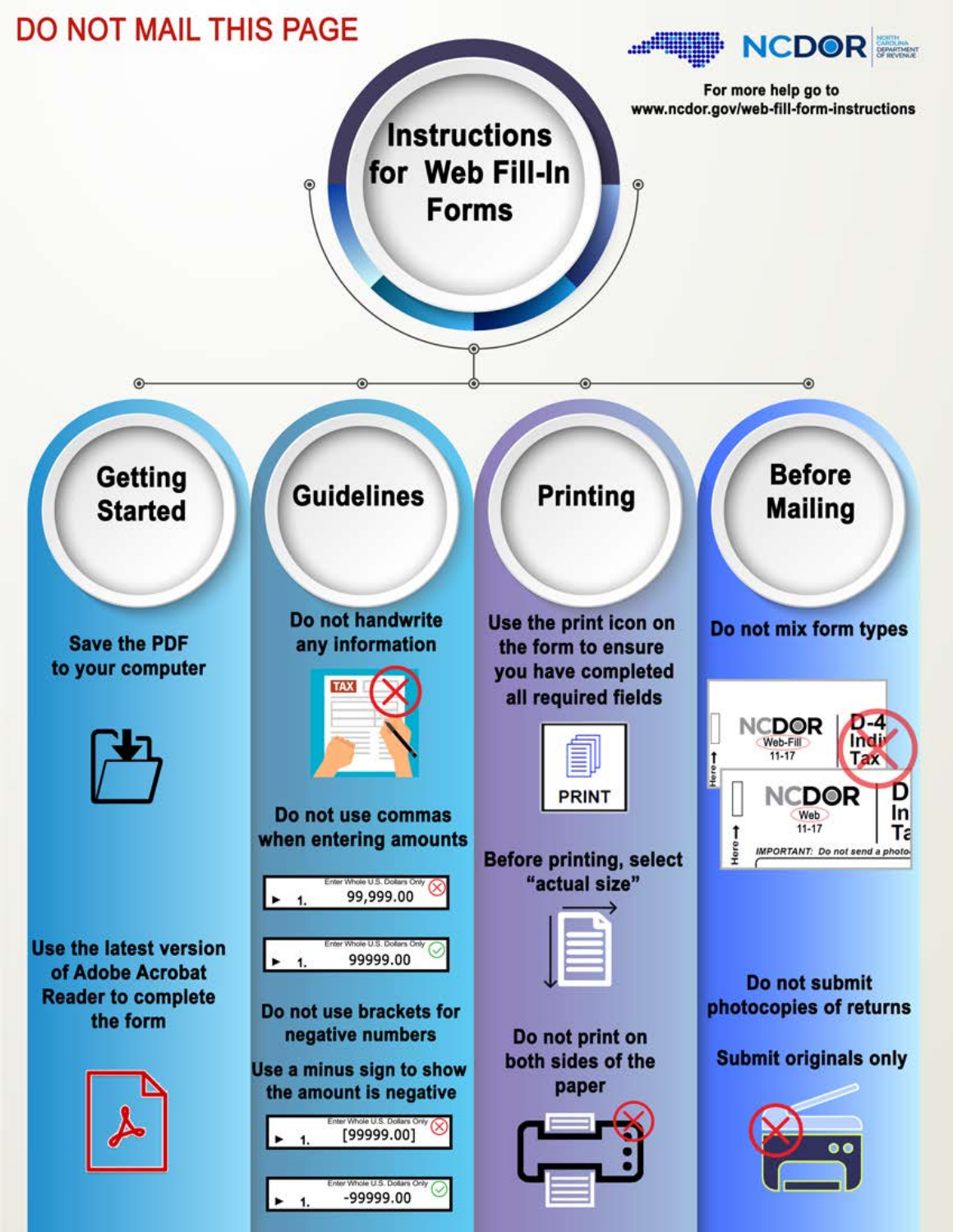



| For calendar year 2018, or fiscal year beginning (MM-DD-YY)                                                                                                                               |                                                               | and ending (MM-DD-YY)                                                  |                                                                                                                          |
|-------------------------------------------------------------------------------------------------------------------------------------------------------------------------------------------|---------------------------------------------------------------|------------------------------------------------------------------------|--------------------------------------------------------------------------------------------------------------------------|
| Legal Name (USE CAPITAL LETTERS FOR NAME AND ADDRESS)<br>Legal Name Continued                                                                                                             |                                                               | Federal Employer ID Number<br>If LLC, Enter N.C. Secretary of State ID | Fill in all applicable circles:<br>$\bigcirc$ Initial Return<br>Amended Return<br><b>Final Return</b><br>◯ Short Period  |
| Address<br>City                                                                                                                                                                           | State<br>Zip Code                                             | <b>Apartment Number</b><br>County (Enter first five letters)           | Entity is LLC<br>$\bigcirc$ Entity has<br>Nonresident Owners<br>$\bigcap$ NC-NPAs attached<br>$\bigcirc$ NC-478 attached |
|                                                                                                                                                                                           |                                                               |                                                                        | O Publicly Traded<br>Partnership                                                                                         |
| Part 1. Computation of Income Tax Due or Refund (See Form D-403A, Instructions for Partnership Income Tax Return.)<br>1. Total income or loss (From Part 6, Line 12 or Federal Form 1065, |                                                               | 1.                                                                     |                                                                                                                          |
| Schedule K, Lines 1-11)                                                                                                                                                                   |                                                               |                                                                        |                                                                                                                          |
| 2. Guaranteed payments to partners                                                                                                                                                        |                                                               | 2.                                                                     |                                                                                                                          |
| 3. Line 1 minus Line 2                                                                                                                                                                    |                                                               | 3.                                                                     |                                                                                                                          |
| 4. Additions to income<br>(From Part 7, Line 4)                                                                                                                                           |                                                               | 4.                                                                     |                                                                                                                          |
| 5. Add Lines 3 and 4                                                                                                                                                                      |                                                               | 5.                                                                     |                                                                                                                          |
| 6. Deductions from income (From Part 7, Line 9)                                                                                                                                           |                                                               | 6.                                                                     |                                                                                                                          |
| 7. Net distributive partnership income<br>(Line 5 minus Line 6)                                                                                                                           |                                                               | 7.                                                                     |                                                                                                                          |
| 8. Nonapportionable net distributive partnership income<br>(From Part 3, Line 1)                                                                                                          |                                                               | 8.                                                                     |                                                                                                                          |
| 9. Apportionable net distributive partnership income<br>(Line 7 minus Line 8)                                                                                                             |                                                               | 9.                                                                     |                                                                                                                          |
| 10. Nonapportionable net distributive partnership income<br>allocated to North Carolina (From Part 3, Line 2)                                                                             |                                                               | 10.                                                                    |                                                                                                                          |
| 11. Tax due for nonresident partners (Enter Partners'<br>Total from Part 4, Line 18)                                                                                                      |                                                               | 11.                                                                    |                                                                                                                          |
| 12. Tax credits allocated to nonresident partners<br>(Enter Partners' Total from Part 4, Line 19)                                                                                         | 0                                                             | 12.                                                                    |                                                                                                                          |
| 13. Net tax due for nonresident partners (Enter Partners'<br>Total from Part 4, Line 20)                                                                                                  | 0                                                             | 13.                                                                    |                                                                                                                          |
| 14. Tax paid with extension and other prepayments of tax<br>(If filing an amended return, see instructions)                                                                               |                                                               | 14.                                                                    |                                                                                                                          |
| 15. Tax paid by other partnerships                                                                                                                                                        |                                                               | 15.                                                                    |                                                                                                                          |
| 16. Tax withheld from personal services income                                                                                                                                            |                                                               | 16.                                                                    |                                                                                                                          |
| 17. Add Lines 14 through 16                                                                                                                                                               |                                                               | 17.                                                                    |                                                                                                                          |
| 18. Total tax due for nonresident partners (If Line 13 is more than                                                                                                                       |                                                               | 18.                                                                    |                                                                                                                          |
| Line 17, subtract and enter the result.)<br>19. 19a. Penalties<br>19b. Interest                                                                                                           |                                                               |                                                                        |                                                                                                                          |
|                                                                                                                                                                                           | (Add Lines 19a and<br>19b and enter the<br>total on Line 19c) | 19c.                                                                   |                                                                                                                          |
| 20. Total Due for nonresident partners (Add Lines 18 and 19c and enter the result.<br>The manager of the partnership must pay this amount with the return.)                               |                                                               | 20.5                                                                   |                                                                                                                          |
| 21. Amount to be Refunded (If net tax due on Line 13 is less than Line 17,                                                                                                                |                                                               | $\blacktriangleright$ 21.                                              |                                                                                                                          |

Web-Fill 9-18

N<sup></sup>

*subtract and enter the result.)*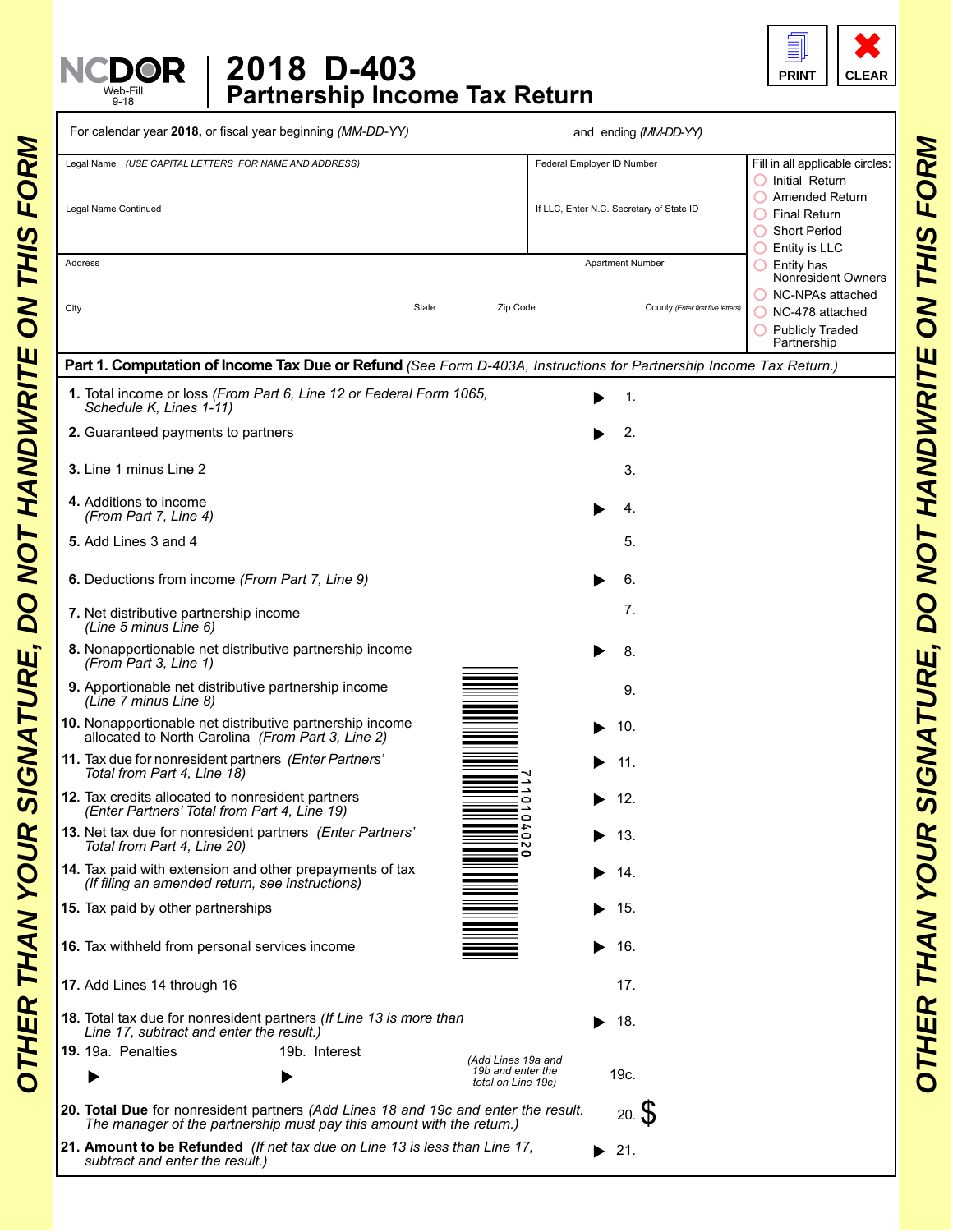## **IMPORTANT: Refer to the Instructions before completing Parts 2 and 3**

| Part 2. Apportionment Percentage for Partnerships That Have One or More Nonresident Partners<br>Note: Apportionment factors must be calculated 4 places to the right of the decimal.                                                                                                                                                                                                                                                          |                          |                     |  |  |
|-----------------------------------------------------------------------------------------------------------------------------------------------------------------------------------------------------------------------------------------------------------------------------------------------------------------------------------------------------------------------------------------------------------------------------------------------|--------------------------|---------------------|--|--|
| A. Partnerships Not Apportioning Income Outside North Carolina<br>Enter 100% on Part 4, Line 12 for each nonresident partner                                                                                                                                                                                                                                                                                                                  |                          | 100,0000<br>$\%$    |  |  |
| B. Partnerships Apportioning Income Outside North Carolina                                                                                                                                                                                                                                                                                                                                                                                    |                          |                     |  |  |
|                                                                                                                                                                                                                                                                                                                                                                                                                                               | 1. Within North Carolina | 2. Total Everywhere |  |  |
| 1. Gross Receipts Subject to Apportionment                                                                                                                                                                                                                                                                                                                                                                                                    |                          |                     |  |  |
| 2. Gross Rents Subject to Apportionment                                                                                                                                                                                                                                                                                                                                                                                                       |                          |                     |  |  |
| 3. Gross Royalties Subject to Apportionment                                                                                                                                                                                                                                                                                                                                                                                                   |                          |                     |  |  |
| 4. Dividends Subject to Apportionment                                                                                                                                                                                                                                                                                                                                                                                                         |                          |                     |  |  |
| <b>5.</b> Interest Subject to Apportionment                                                                                                                                                                                                                                                                                                                                                                                                   |                          |                     |  |  |
| 6. Other Apportionable Income                                                                                                                                                                                                                                                                                                                                                                                                                 |                          |                     |  |  |
| 7. Share of Receipts from Noncorporate Entities Subject to Apportionment                                                                                                                                                                                                                                                                                                                                                                      |                          |                     |  |  |
| 8. Total (Add Lines 1 through 7 for each column)                                                                                                                                                                                                                                                                                                                                                                                              |                          |                     |  |  |
| 9. N.C. Apportionment Factor<br>(Divide Line 8 Column 1 by Line 8 Column 2 and enter the factor here and on Part 4, Line 12 for each nonresident partner)                                                                                                                                                                                                                                                                                     | $\%$                     |                     |  |  |
| <b>C.</b> Special Apportionment<br>Special apportionment formulas apply to certain types of partnerships such as air transportation companies, water<br>transportation companies, pipeline companies, and railroad companies. If you use a special apportionment formula,<br>enter the computed apportionment factor here and on Part 4, Line 12 for each nonresident partner.<br>(See instructions and G.S.105 -130.4 for more information.) | $\%$                     |                     |  |  |

## **Part 3. Nonapportionable Net Distributive Partnership Income**

*Complete this schedule if you have income classified as nonapportionable income. See the instructions for an explanation of what is apportionable income and what is nonapportionable income.*

| <i>modrie and write is nonapportionable income.</i>                                                            |                      |                         |                                              |                                               |  |
|----------------------------------------------------------------------------------------------------------------|----------------------|-------------------------|----------------------------------------------|-----------------------------------------------|--|
| (A) Nonapportionable Income                                                                                    | (B) Gross<br>Amounts | (C) Related<br>Expenses | (D) Net Amounts<br>(Column B minus Column C) | (E) Net Amounts Allocated<br>Directly to N.C. |  |
|                                                                                                                |                      |                         |                                              |                                               |  |
|                                                                                                                |                      |                         |                                              |                                               |  |
|                                                                                                                |                      |                         |                                              |                                               |  |
|                                                                                                                |                      |                         |                                              |                                               |  |
|                                                                                                                |                      |                         |                                              |                                               |  |
|                                                                                                                |                      |                         |                                              |                                               |  |
| 1. Nonapportionable Income (Enter the total of Column D here and on Part 1, Line 8)                            |                      |                         |                                              |                                               |  |
| 2. Nonapportionable Income Allocated to N.C. (Enter the total of Column E here<br>and on Part 1, Line 10)      |                      |                         |                                              |                                               |  |
| <b>Explanation</b> of why income listed in Part 3 is nonapportionable income rather than apportionable income: |                      |                         |                                              |                                               |  |
|                                                                                                                |                      |                         |                                              |                                               |  |
|                                                                                                                |                      |                         |                                              |                                               |  |
| (Attach additional sheets if necessary)                                                                        |                      |                         |                                              |                                               |  |

\* For an acceptable means of computing related expenses, see 17 N.C.A.C. 5C .0304.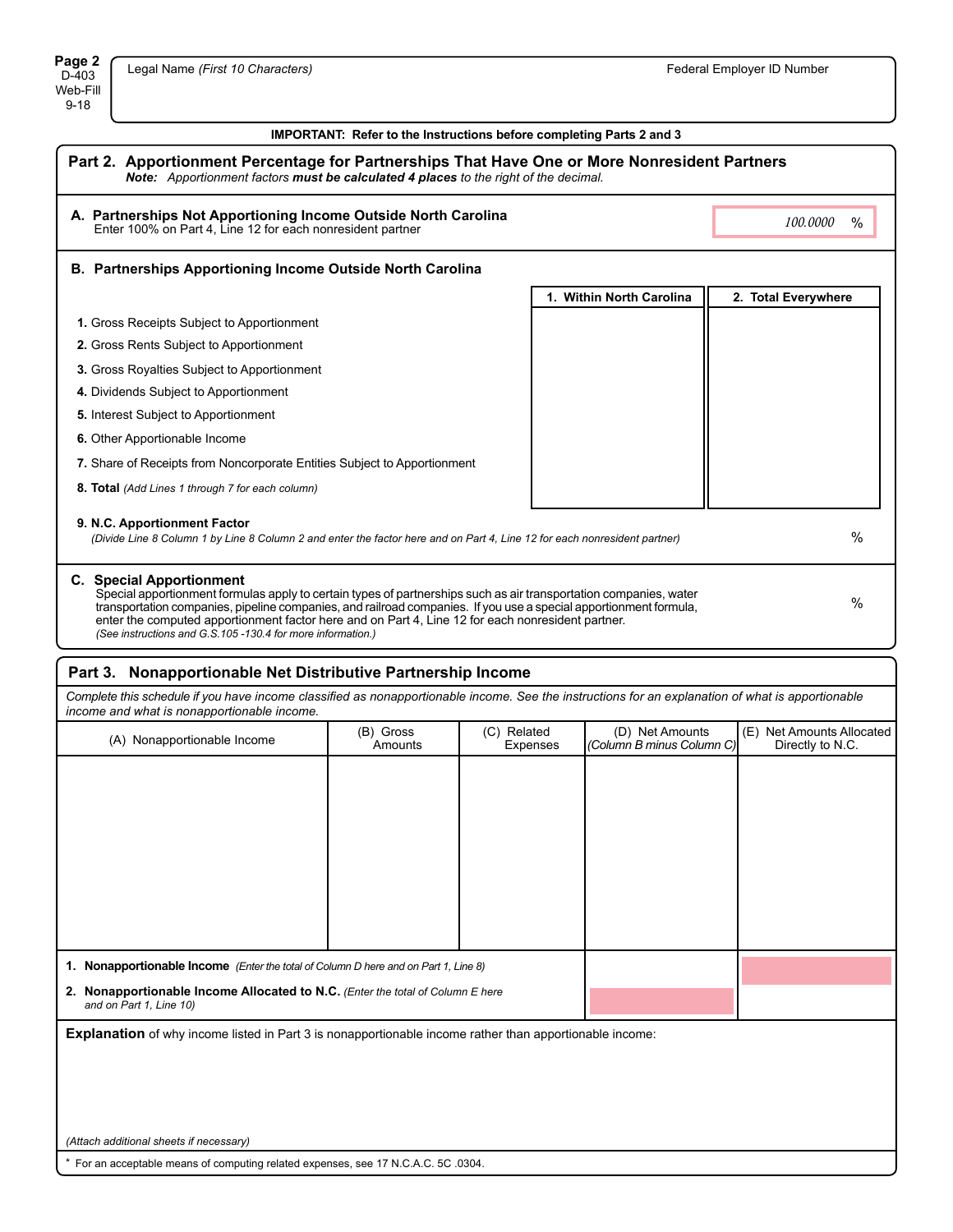|                  | Page 3<br>Legal Name (First 10 Characters)<br>Federal Employer ID Number<br>If more than two partners, include<br>D-403<br>separate schedule for additional partners.<br>Web-Fill<br>Only one Total is needed.<br>$9 - 18$                                                                                                                                                                                       |                                                                                               |                                      |                                    |                        |  |
|------------------|------------------------------------------------------------------------------------------------------------------------------------------------------------------------------------------------------------------------------------------------------------------------------------------------------------------------------------------------------------------------------------------------------------------|-----------------------------------------------------------------------------------------------|--------------------------------------|------------------------------------|------------------------|--|
|                  | Partners' Shares of Income, Adjustments, Tax Credits, and Other Items<br>Part 4. A.<br>Complete Lines 1 through 8 for all partners.<br>B. Computation of North Carolina Taxable Income for Nonresident Partners<br>Complete Lines 9 through 17 for all nonresident partners.<br>C. Computation of Tax Due for Nonresident Partners on Whose Behalf the Partnership Pays the Tax<br>Complete Lines 18 through 20. |                                                                                               |                                      |                                    |                        |  |
| $\blacktriangle$ |                                                                                                                                                                                                                                                                                                                                                                                                                  | Attach other pages if needed.                                                                 | <b>Partner 1</b>                     | <b>Partner 2</b>                   | <b>Partners' Total</b> |  |
|                  | 1.                                                                                                                                                                                                                                                                                                                                                                                                               | <b>Identifying Number</b>                                                                     |                                      |                                    |                        |  |
|                  |                                                                                                                                                                                                                                                                                                                                                                                                                  | 2. Name                                                                                       |                                      |                                    |                        |  |
|                  |                                                                                                                                                                                                                                                                                                                                                                                                                  | 3. Address                                                                                    |                                      |                                    |                        |  |
|                  | 4.                                                                                                                                                                                                                                                                                                                                                                                                               | Partner's share percentage                                                                    | $\%$                                 | $\frac{0}{0}$                      | $\frac{0}{0}$          |  |
|                  | 5.                                                                                                                                                                                                                                                                                                                                                                                                               | Type of partner<br>(Ex: Ind., Corp., Part.)                                                   |                                      |                                    |                        |  |
|                  |                                                                                                                                                                                                                                                                                                                                                                                                                  | <b>6.</b> Additions to income (loss)<br>(To Form NC K-1, Line 2)                              |                                      |                                    |                        |  |
|                  |                                                                                                                                                                                                                                                                                                                                                                                                                  | 7. Deductions from income (loss)<br>(To Form NC K-1, Line 3)                                  |                                      |                                    |                        |  |
|                  |                                                                                                                                                                                                                                                                                                                                                                                                                  | 8. Share of Tax Credits<br>(To Form NC K-1, Line 4)                                           |                                      |                                    |                        |  |
|                  |                                                                                                                                                                                                                                                                                                                                                                                                                  |                                                                                               | <b>NC Resident</b><br>$O$ Yes $O$ No | <b>NC Resident</b><br>◯ Yes ◯ No   |                        |  |
| lв               | 9.                                                                                                                                                                                                                                                                                                                                                                                                               | Guaranteed payments to<br>nonresident partners applicable<br>to income on Part 1, Line 9      |                                      |                                    |                        |  |
|                  |                                                                                                                                                                                                                                                                                                                                                                                                                  | 10. Percentage from Line 4 times<br>amount on Part 1, Line 9                                  |                                      |                                    |                        |  |
|                  |                                                                                                                                                                                                                                                                                                                                                                                                                  | 11. Add Lines 9 and 10                                                                        |                                      |                                    |                        |  |
|                  |                                                                                                                                                                                                                                                                                                                                                                                                                  | 12. Apportionment percentage<br>from Part 2                                                   | $\%$                                 | $\%$                               |                        |  |
|                  |                                                                                                                                                                                                                                                                                                                                                                                                                  | 13. Multiply Line 11 by Line 12                                                               |                                      |                                    |                        |  |
|                  |                                                                                                                                                                                                                                                                                                                                                                                                                  | 14. Guaranteed payments to<br>nonresident partners applicable<br>to income on Part 1, Line 10 |                                      |                                    |                        |  |
|                  |                                                                                                                                                                                                                                                                                                                                                                                                                  | <b>15.</b> Percentage from Line 4 times<br>amount on Part 1, Line 10                          |                                      |                                    |                        |  |
|                  |                                                                                                                                                                                                                                                                                                                                                                                                                  | 16. Separately stated items of<br>income attributable to<br>nonresident partners              |                                      |                                    |                        |  |
|                  |                                                                                                                                                                                                                                                                                                                                                                                                                  | 17. North Carolina taxable income<br>(Add Lines 13, 14, 15, and 16)                           |                                      |                                    |                        |  |
| $ {\bf c} $      |                                                                                                                                                                                                                                                                                                                                                                                                                  | 18. Tax Due<br>(Multiply Line 17 by 5.499%)                                                   |                                      |                                    |                        |  |
|                  |                                                                                                                                                                                                                                                                                                                                                                                                                  | 19. Tax credits allocated to<br>nonresident partners from<br>Line 8 above                     |                                      |                                    |                        |  |
|                  |                                                                                                                                                                                                                                                                                                                                                                                                                  | 20. Net Tax Due<br>(Line 18 minus Line 19)                                                    |                                      |                                    |                        |  |
|                  |                                                                                                                                                                                                                                                                                                                                                                                                                  |                                                                                               | NC-NPA Form attached<br>O Yes O No   | NC-NPA Form attached<br>O Yes O No |                        |  |

**Important:** The Partnership must provide each Partner an NC K-1 for Form D-403 or other information necessary for the Partner to prepare the appropriate North Carolina Tax Return.